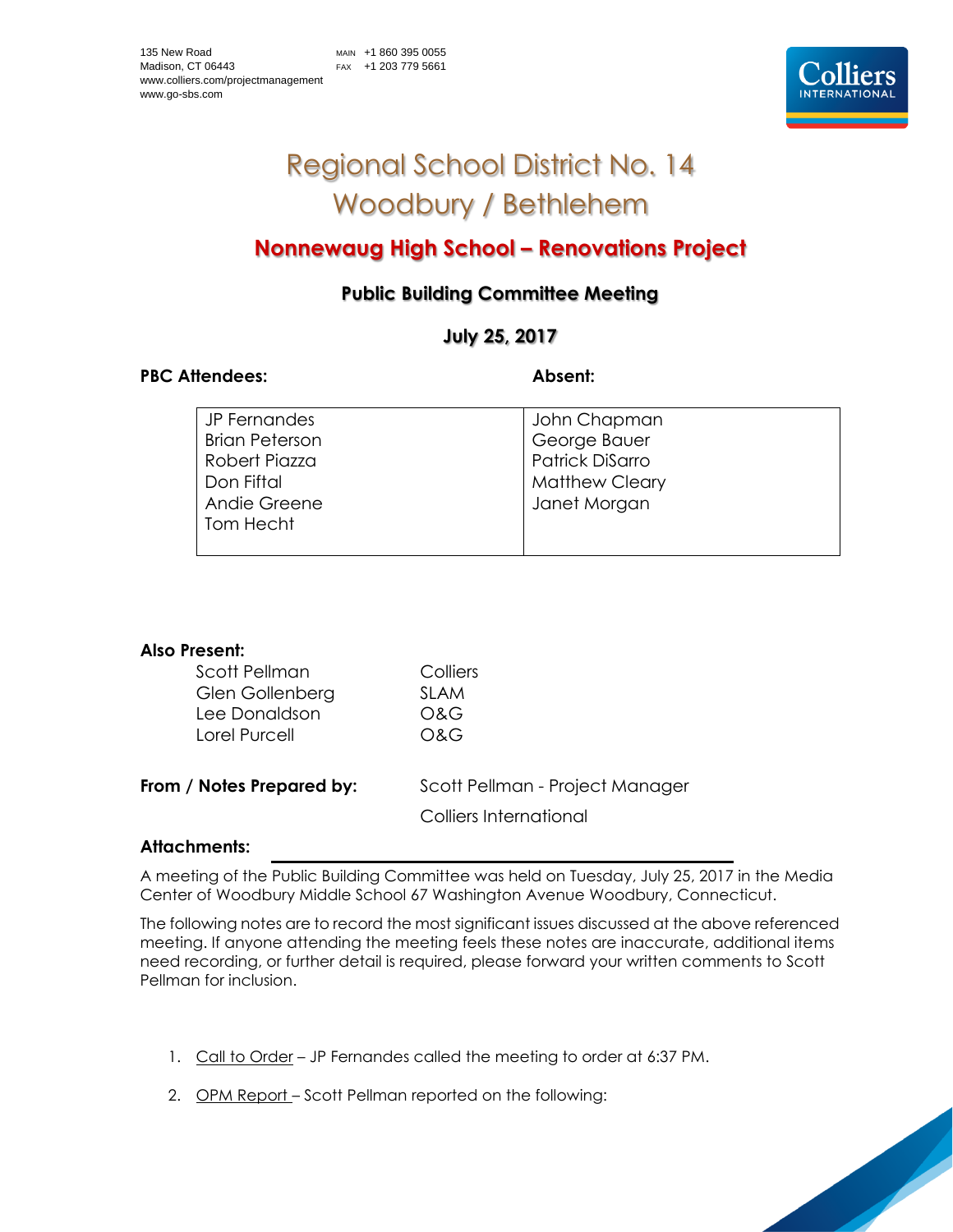- **Document Reviews** 90% construction documents have been completed and distributed for review to O&G, Colliers, commissioning agent and the code consultant. O&G and SLAM have also started the 90% estimate. The estimates and drawings review comments are due back to Colliers on August 7, 2017.
- **Pavement testing** The additional pavement testing was completed last Thursday and was witnessed by representatives from SLAM. The draft report will be completed before the end of the week. The student parking lot that is in the worst condition has a 2" pavement section. The design team will review the results with O&G and Colliers and provide recommendations to the committee.
- **Slab Moisture testing** Moisture testing began this morning at 7:00 am (25 locations) results will be gathered by the testing agency on Friday and a preliminary report will be distributed to the design and construction team by early next week.
- **Floor sealer / leveling material**. O&G is currently pricing a material from Ardex that would act as a floor leveler and sealer and can be exposed as a ware surface for the two-year period of construction. SLAM is reviewing what cleaning would be required after 2 years prior to floor tile installation. The moisture testing will also determine the final product selection.
- **Sole source letter** Mike Molzon would like to have OSCG&R approval for building controls, lock sets and the security cameras / systems. (letter reviewed by committee – attached)

Mike Piazza inquired if this subject had been discussed this in the past? Response – It was discussed previously at a building committee and the letter is formalizing the district's request to OSCG&R for approval. Mike Molzon spoke on how other control systems had been specified in the past and that those systems required replacement, Andover is the district standard.

### **Don Fiftal made a motion to approve the sole source letter as drafted dated July 25th Seconded by Andy Greene, all in favor - unanimous.**

- **Technology proposal** There was a technology coordination meeting that took place at the high school media center on 6-29-17, participants included Phil Pagano, Wayne McAllister, Amy Samuelson, Guillen Technology Consultants. The meeting reviewed technology infrastructure and defined project supplied verses owner supplied equipment, systems and coordination for State approval. A proposal was created to cover all owner supplied design and coordination which was reviews by Phil and Wayne and the request was made to let the consultant perform the additional work due to the anticipated additional work load this would require from the Region 14 IT staff.
	- o Project includes All infrastructure wiring and back boxes, auditorium, cafeteria, gym, fitness and music sound systems, PA speaker system specifications and oversight.
	- o Owner supplied equipment includes Wireless access points, servers, switches, classroom interactive monitors, speakers for classroom monitors, phone system, specifications, state coordination and installation oversight.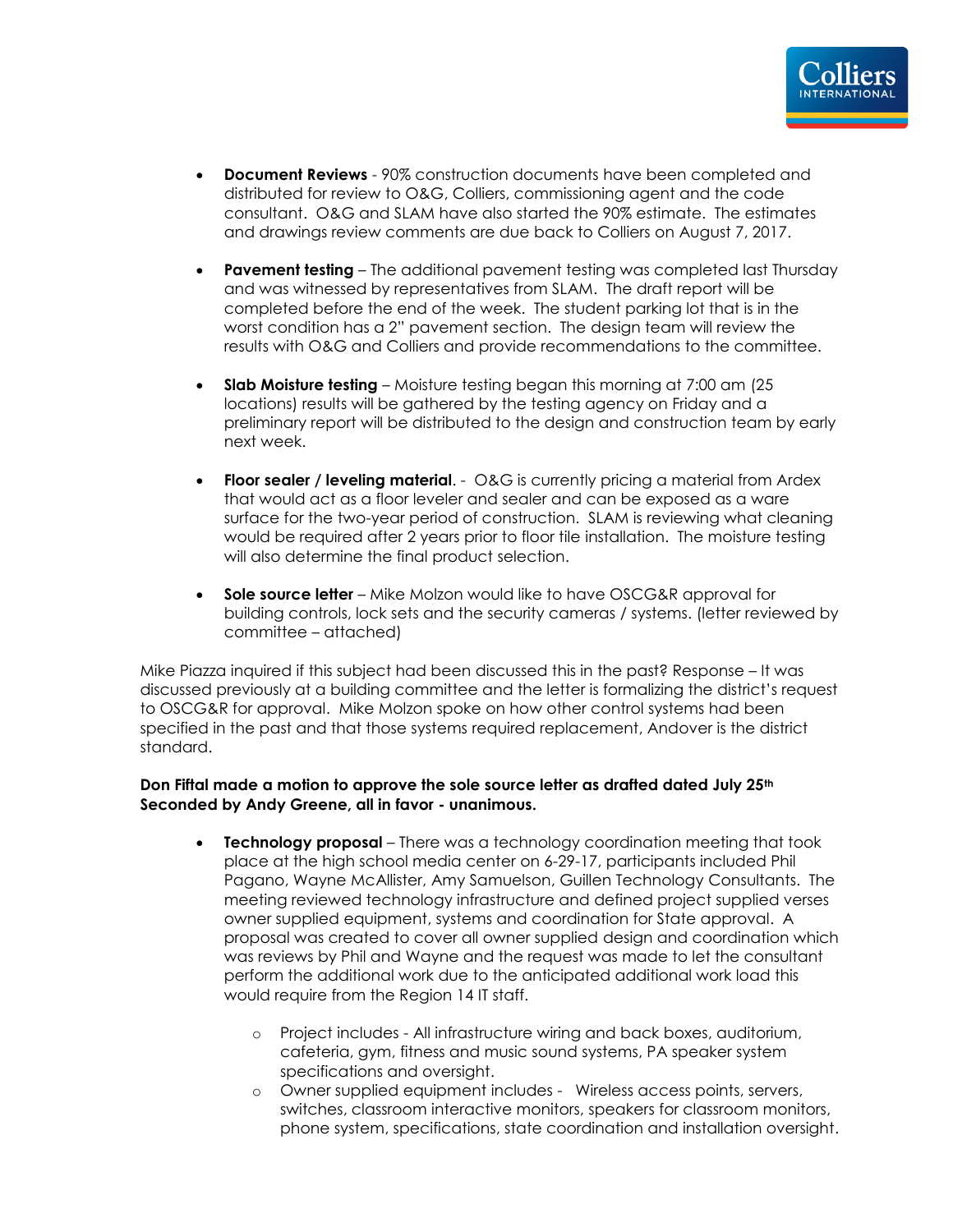

### **JP Fernandes made a motion to accept the proposal dated July 12, 2107 for Technology design procurement and oversight in the amount of \$36,750, seconded by Brian Peterson – All in favor – unanimous**.

- Schedule the project is on schedule
	- o Code review comments and updated estimates due on August 7, 2017
	- o Estimate reconciliation meeting scheduled for August 11th
	- o Next building committee meetings, August 8, August 22 review the budget
	- o Administration move to CO scheduled for August 15th
	- o Target for ED042 approval by building committee and BOE on September 5<sup>th</sup>. (building committee special meeting)

JP Fernandes requested that the soft costs expenses be included with the final estimates. Response, the entire budget will be updated and presented to the committee including and scope additions with updated soft costs for the meeting on August 22.

- 3. Architects progress update Glen Gollenberg
	- Design progress With the 90% completed documents the team is working diligently on the last 10%. The design team is responding to questions on the summer work, the CA rep from SLAM for the summer is Amy Samuelson.
- 4. Construction Manager update Lee Donaldson
	- O&G has started the estimate and constructability review of the phase 2 documents. Lorel is doing constructability review, George from O&G is reviewing MEP. Comments will be sent to SLAM to address any issues by August 7, 2017.
	- Phase 1 update, all submittals have been processed, there is only one RFI open on mechanical systems in the admin area. The contractors were able to start in the admin office area a week early and that is going well. Electrical installation inspections are completed and drywall installation underway. O&G is paying close attention to the abatement contractor, the contractor feels that he will make the August 18th deadline. The second abatement phase containment is currently being installed and the containment for the first phase should be coming down by this Friday once air clearance is confirmed. The wood doors are not scheduled to ship until August 28<sup>th</sup>. O&G is looking at borrowing doors from the existing admin areas – 4 doors are required to be rated, O&G is working with Mike Molzon to locate the doors.
	- The design team will walk the existing building with the Fire Marshal once the containments are down to review the existing conditions where ceilings have been removed.

Tom Hecht asked if there would be a CO for the project and do you have to have doors? Response – YES, we need to have the doors and O&G will coordinate a CO.

- 5. Other Business
	- None: